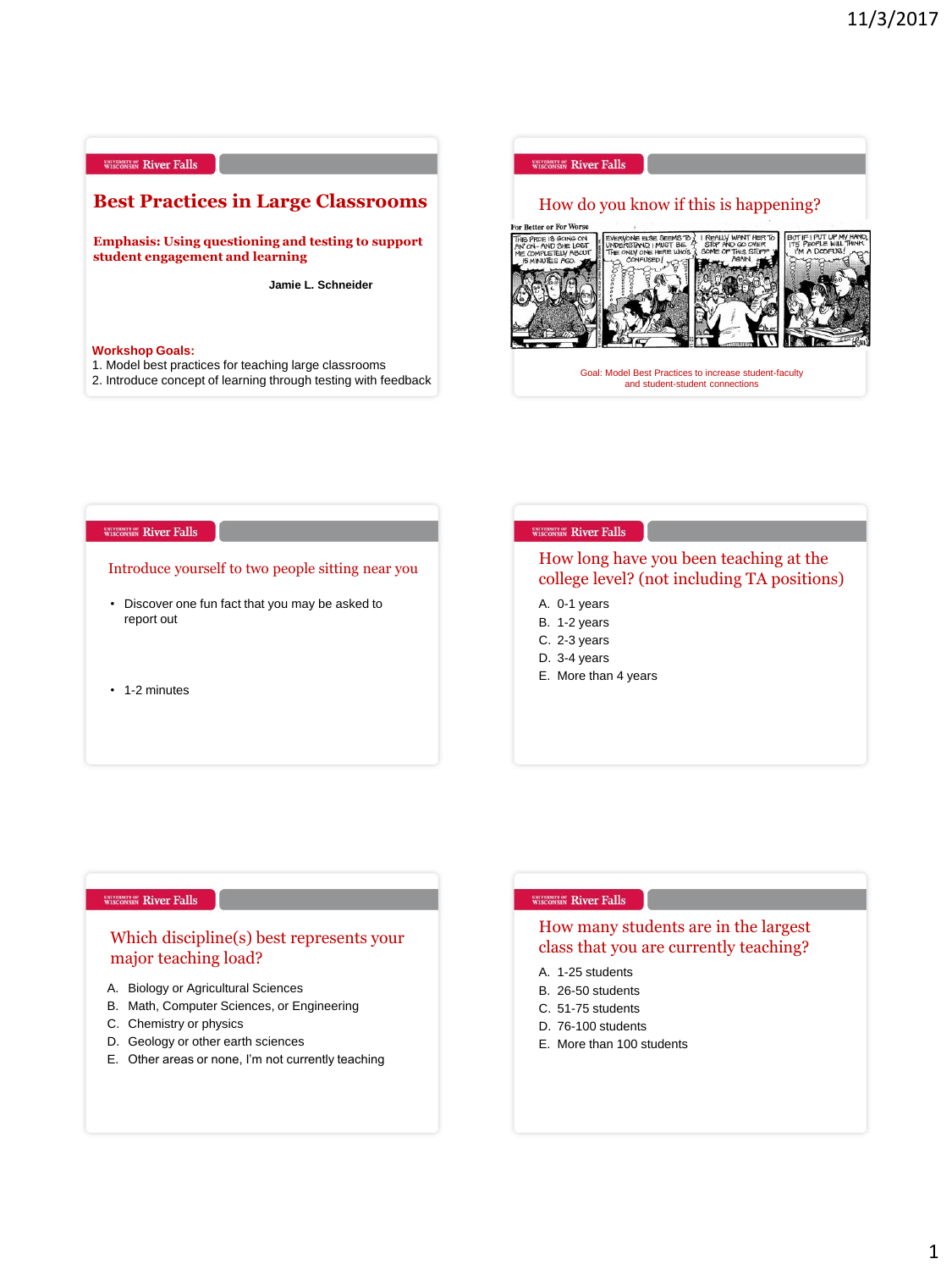## Which of the following best describes a typical class that you teach?

- A. Most of the time is spent lecturing
- B. Most of the time is spent lecturing but I do pause for questions several times during each class
- C. Classroom assessment techniques are regularly mixed in during lectures
- D. Group work and lecturing are regularly used
- E. Most of the time is spent in group work

## UWRF Science and Math Faculty Survey (N=42) Use of Instructional Methods in 100-Ley WISCONSIN River Falls Q<br>Q<br>Q<br>Q<br>Q<br>Q<br>Q<br>Q<br>Q<br>Q<br>D<br>Q<br>D<br>Q<br>D<br>Q<br>D<br>Q<br>D<br> $\label{eq:Q}$ **Survey Questions 1. Listen or take notes during lecture 2. Watch you solve problems or perform demonstrations 3. View a web-based image er Point slide 5. Work on a problem individually 6. Work on a problem in pairs or small groups 7. Answer questions and record responses with clickers 8. Make presentations**

- **9. Solve constructed problems with intermediate steps to encourage inquiry 10. Watch a video of your lecture before class to free up class time for other activities**
- **11. Complete a quiz before class 12. Provide a scheduled time for a group activity led by an upper-level student 13. Integrate lecture and lab lessons**
- 

#### WISCONSIN River Falls

### Possible Benefits to you

- How will attending this UW Women & Science 2-Day workshop benefit you?
	- Quietly reflect for 1 minute
	- Find a partner and list top three benefits (2 minutes)
	- Share the benefits with the group

**Think – Pair - Share**

#### WISCONSIN River Falls

#### Classroom Response Techniques

- Before During After Teaching
- Before
	- Engage student thinking and assess pre-knowledge
- During
	- Engage student thinking and assess current knowledge
	- Respond in real time to issues
- After
	- Engage student thinking and assess longer term thinking
	- Respond in real time to issues

#### WISCONSIN River Falls

In the ancient tribe of Jumanji, distance was measured in hedgehogs and monkeys. Four hedgehogs equal three monkeys. Suppose the medicine man told a young scout to travel 42 monkeys to reach the water hole. How many hedgehogs should he travel?

- A. 42 Hedgehogs
- B. 42\*4/3 Hedgehogs
- C. 42\*3/4 Hedgehogs
- D. 3/4 \* 1/42 Hedgehogs
- E. 4/3 \* 1/42 Hedgehogs



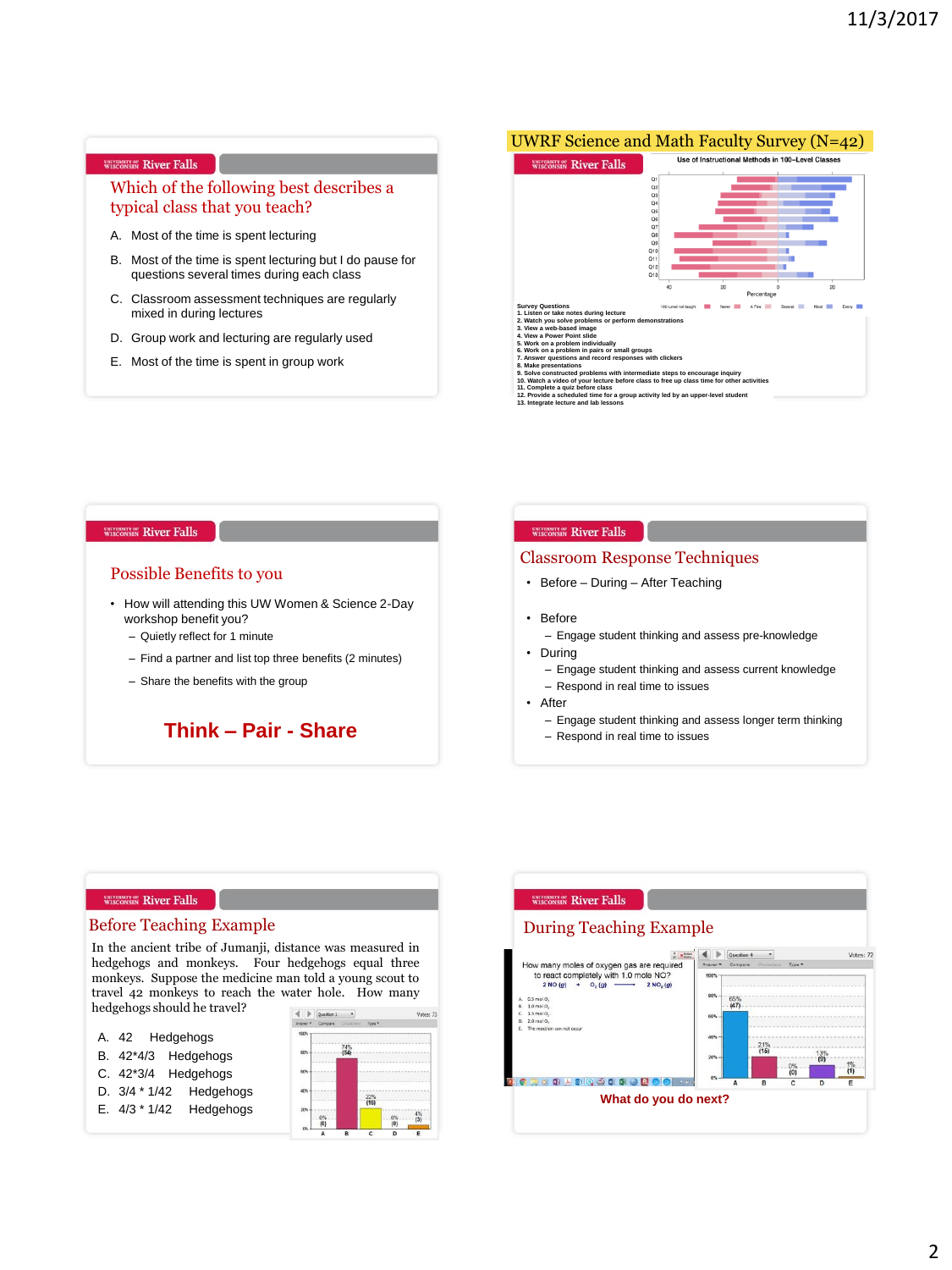





## Other Methods of Polling

- "Pledge of Allegiance" (0–5 fingers held on chest)
	- Important to vote all at once
- Mini-white boards & dry erase markers
- Color-coded cards
	- All cards same color backing for response anonymity
- Pitfalls to be aware of:
	- Raising hands does not generally work (they see each other)
	- Especially in large classes, electronic devices are more effective

#### WISCONSIN River Falls

## Why use classroom response options?

- Take 1 minute to quietly write down some reasons and/or uses
- Share out.

## WISCONSIN River Falls

Want to learn more about polling to support learning?

- Peer Instruction Literature
- Eric Mazur, Harvard Physics Professor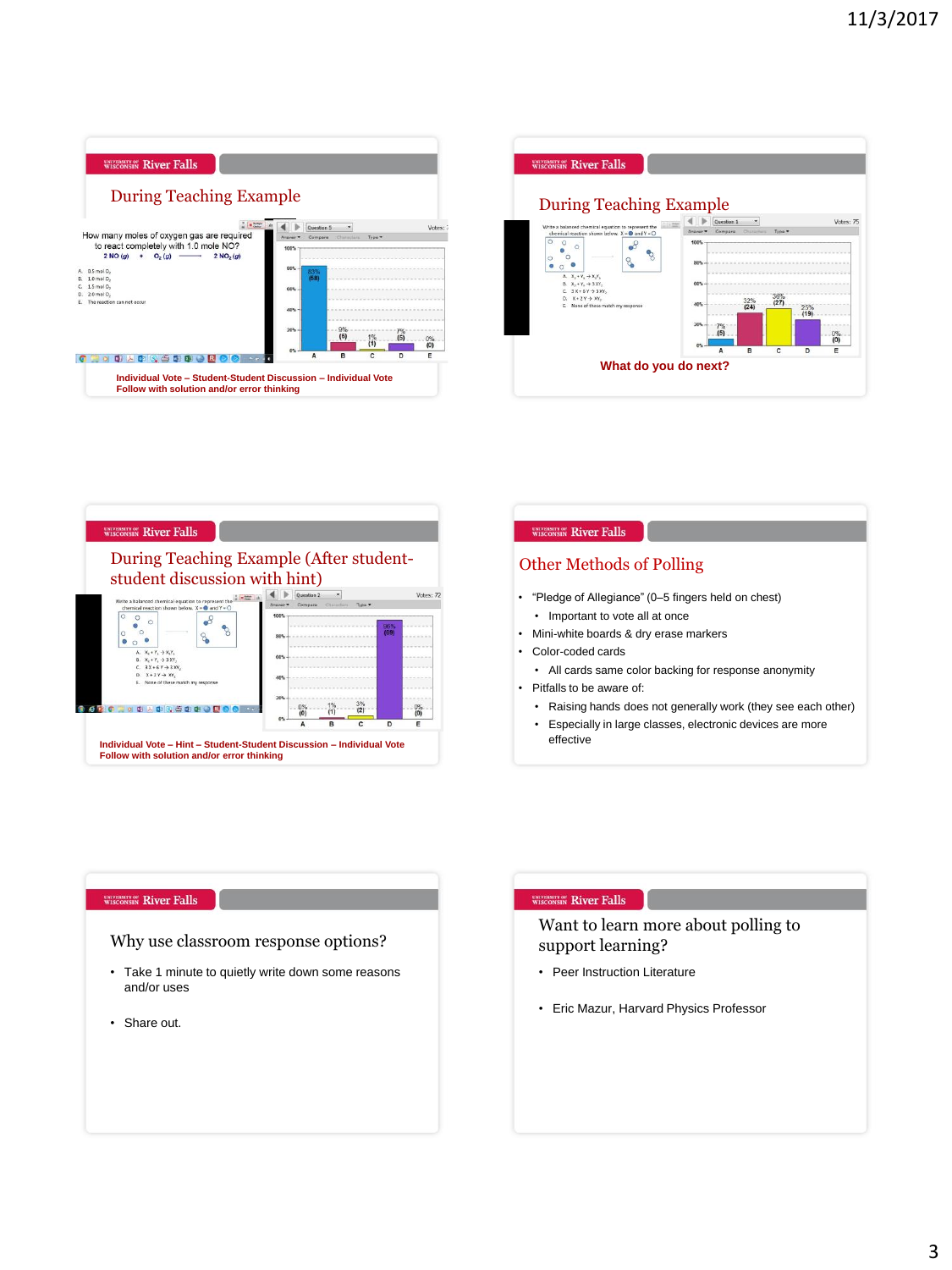| What did you give for multiple-choice test feedback?<br>A. Nothing or just scores<br><b>B.</b> Scores<br>C. Posted Answer Key<br>D. Written responses next to each item<br>E. Scantron with answers marked wrong |
|------------------------------------------------------------------------------------------------------------------------------------------------------------------------------------------------------------------|
|                                                                                                                                                                                                                  |





## Issues with Multiple-Choice Testing

- Taking a test can improve retention (testing effect) BUT
- Students reading or endorsing the lure items (or distractors) may acquire **incorrect** knowledge

**Butler and Roediger (2008) found that corrective feedback minimized these negative effects**

*Psychological Science inn the Public Interest* **2013**, *14, 4-58. Mem. Cognit.* **2008**, *36*, 604-616.

#### WISCONSIN River Falls

## What is optimal corrective Testing feedback?

- Student should have access to all of the following:
	- 1. The original multiple-choice item with options
	- 2. The student original answer
	- 3. The correct answer
	- 4. Elaborative corrective feedback: debated whether explanation for correct answer is necessary

*Bull. Psychon. Soc.* **1992,** 30, 173-176.<br>Bangert-Drowns, R. L.; Kulik, C. C.; Kulik, J. A.; Morgan, M*. Rev. Educ. Res*. **1991,** 61, 213-238.<br>Butler, A. C.; Godbole, N.; March, E. J. *J. Educ. Psychol.* **2013**, 105, 290-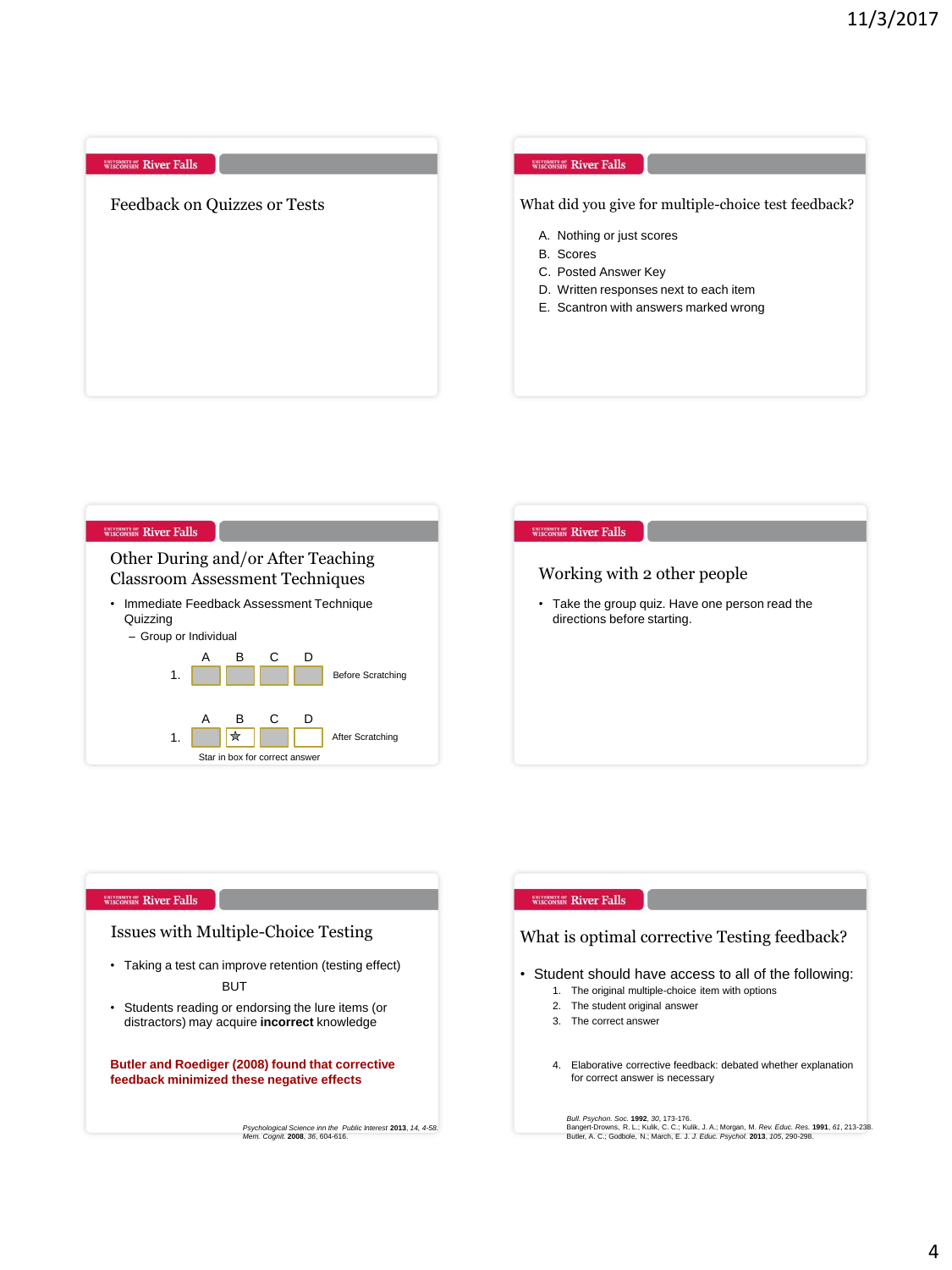| WISCONSIN River Falls                                                                                                              | <b>WISCONSIN</b> River Falls                                                                                                                                                   |
|------------------------------------------------------------------------------------------------------------------------------------|--------------------------------------------------------------------------------------------------------------------------------------------------------------------------------|
| Timing of Testing Feedback<br><b>Delayed feedback</b> (after testing event)<br>- Spaced presentation of information                | Immediate Answer-Until-Correct Feedback<br>IFAT Website: www.epsteineducation.com                                                                                              |
| <b>Immediate feedback</b> (during testing event,<br>preferably when each item is answered)<br>- Massed presentation of information |                                                                                                                                                                                |
| Both effective but spaced presentation is better<br>testing feedback when students engage actively with<br>feedback                | Continue trying to uncover the star for the correct answer<br>Partial credit can be awarded for 2 or 3 scratches<br>Classroom studies in psychology testing were positive<br>٠ |
| HOWEVER, students' lack motivation to engage actively<br>with feedback once scores are posted.                                     | Student performance and correction of initial errors were highly<br>٠<br>correlated in a general chemistry II study                                                            |
| J. Exp. Psychol. 2007, 13, 273-281.<br>Rev. Educ. Res., 1988, 58, 438-481.                                                         | Brosvic, G. M.; Epstein, M. L. Psychol. Rec. 2007, 57, 391-408.<br>Slepkov, A.D., et al. J. Chem. Educ., 93(11), pp. 1839-1846.                                                |





• Practice exam 2 about 1 week after exam 1

Overall Score Statistics (Repeated measures ANOVA) **WISCONSIN River Falls**  $\bullet$ **Comparing Changes in exam scores between Experiments 1 (Control) & 2 (AUC)** • Main effects of time, Time 2 > Time 1 – *F* (1, 605) = 57.64, *p*<.001, *effect size* = .087 • Main effects of experiment, Exp. 2 > Exp 1 – *F* (1, 605) = 9.52, *p*=.002, *effect size* = .015 Main effect qualified by interaction between Experiment  $2.800$ and Time 0.700 0.600  $.500$ Time 1: No Difference between 400 Exp 1 & 2 (t(605)=1.69, p> .05) 0.300  $.200$  $0.100$ Time 2: Exp. 2 > Exp 1  $(t(605)=3.19, p<.05)$ Exp 1 Exp 2  $Time 1$  Time 2

• Moderate Pearson Correlation (*r*=0.579) between course grade and study scores